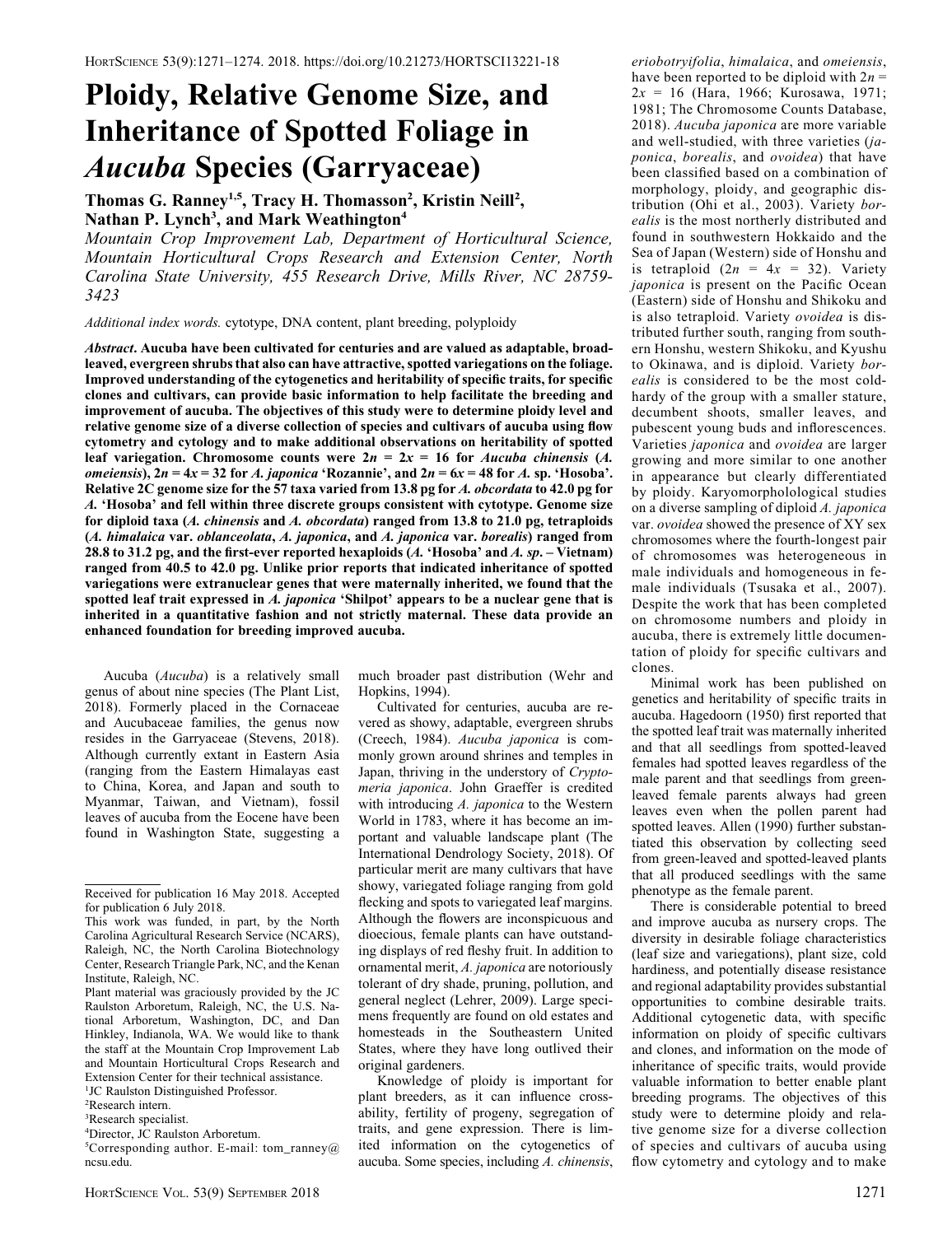additional observations on the heritability of spotted leaf variegation of specific cultivars.

## Materials and Methods

Plant material. Plants and/or tissue from 57 taxa of aucuba were obtained from the JC Raulston Arboretum (JCRA), Raleigh, NC; the Mountain Crop Improvement Laboratory, Mills River, NC; and the United States National Arboretum, Washington, DC. Current nomenclature for aucuba was adopted from The Plant List (2018) and Xiang and Boufford (2005). Synonyms from accession records and collection data were included when present.

Cytology. Chromosome counts were determined for three taxa, including A. chinensis (A. omeiensis, JCRA 120820), A. japonica 'Rozannie' (MCIL 2015-077), and A. 'Hosoba' (JCRA 120812) to determine chromosome numbers and calibrate genome size measurements with ploidy. Actively growing root tips were harvested from containergrown plants in mid-July and placed into a solution of 2 mm 8-hydroxyquinoline and 0.248 mM cycloheximide and incubated for 3 h at 23  $\degree$ C, then moved to 4  $\degree$ C for an additional 3 h. Roots were then rinsed in cold distilled water and fixed in Carnoy's solution (six parts 95% ethanol: three parts chloroform: one part glacier acetic acid) at  $21^{\circ}$ C for 18 hours before storage in 70% ethanol. Fixed roots were hydrolyzed in a 3:1 95% ethanol:12 M HCl for  $\approx$ 15 min and stained with a modified carbol fuchsin stain for at least 5 min (Kao, 1975; Singh, 2003). Root tips were then placed onto a microscope slide with a drop of stain, overlaid with a cover slip. Tissue was squashed underneath a cover slip, and chromosomes were counted at  $\times1000$  magnification.

Flow cytometry. Tissue from vegetative buds ( $\approx$ 0.3 cm<sup>2</sup>) was collected and placed in a plastic petri dish with  $\approx 0.3$  cm<sup>2</sup> of expanding leaf tissue from Pisum sativum 'Ctirad' that served as an internal standard with a known genome size of  $2C = 8.75$  pg (Greilhuber et al., 2007). Samples were finely chopped with a razor blade in 0.4 mL of nuclei extraction buffer (CyStain ultraviolet Precise P Nuclei Extraction Buffer; Sysmex Partec, Görlitz, Germany) and filtered through a 50-um nylon mesh filter. Nuclei were stained with  $1.6$  mL  $4'$ , 6-diamidino-2phenylindole (DAPI) before analysis with a flow cytometer (Partec PA II, Munster, Germany). Samples were run until at least 5000 nuclei were counted, and two subsamples were analyzed for each accession. Genome size (2C) of samples was calculated as:  $2C$  = genome size of standard  $\times$  (mean fluorescence value of sample  $\div$  mean florescence value of standard). The  $1C_X$  monoploid genome size (i.e., DNA content of one base set of chromosomes) was calculated as the 2C genome size  $\div$  ploidy level and subjected to analysis of variance by taxa, and means were separated using LSD<sub>0.05</sub> (Proc GLM; SAS Version 9.3; SAS Institute, Cary, NC).

Heritability of spotted variegation. Cross pollinations were completed between the female, green-leaved cultivar A. japonica 'Petite Jade' and the male, spotted-leaved cultivar A. japonica 'Shilpot' in Mar. 2015. Fruit were collected in the Fall of 2015, seeds were extracted, given cold/moist stratification for 90 d at 6  $\degree$ C, and germinated and grown under standard production practices. Seedlings were evaluated for expression of spotted variegations in May 2018.

## Results and Discussion

The chromosome count for A. chinensis (A. omeiensis, JCRA 120820) was diploid with  $2n = 2x = 16$  (Fig. 1), consistent with a previous report for A. chinensis (Kurosawa, 1981). Aucuba japonica 'Rozannie' (MCIL 2015-077) was confirmed to be tetraploid with  $2n = 4x = 32$  (Fig. 1), consistent with other reports of tetraploid forms of A. japonica var. japonica and var. borealis (Ohi et al., 2003). Surprisingly, A. 'Hosoba' (JCRA 120812) was found to be hexaploid with  $2n = 6x = 48$  (Fig. 1), being the first report of a hexaploid aucuba. The species designation of this cultivar has not been determined yet, though records at the JCRA indicate it was of Chinese origin. Confirmation of these cytotypes also provides calibration points to allow estimation of ploidy of other taxa from genome size data.

Relative 2C genome size for the 57 taxa varied from 13.8 pg for A. obcordata to 42.0 pg for A. 'Hosoba' (Table 1). These values fell within three discrete groups consistent with cytotype. Genome size for diploid taxa ranged from 13.8 to 21.0 pg, tetraploids ranged from 28.8 to 31.2 pg, and hexaploids ranged from 40.5 to 42.0 pg. These values substantiate previous reports that A. chinensis and himalaica are diploid and that A. japonica (including A. japonica var. borealis) are tetraploid. The lack of any diploid A. japonica var. ovoidea present in our sampling may reflect their more southern nativity and possibly limited cold hardiness restricting their cultivation. Our finding that A. obcordata is diploid is newly reported. In addition to the cytological confirmation that Aucuba 'Hosoba' is hexaploid, genome size measurements indicate that the two Aucuba accessions from Vietnam (JCRA 150090 and 150090) are also hexaploid; however, it would be desirable to confirm this with actual chromosome counts. Although the correct species designations for these Vietnam taxa have not yet been determined, both were wild-collected from Fansipan (Phan Xi Păng) Mountain in North Vietnam at elevations between 2096 and 2310 m.

Overall, these genome size values were similar but greater than those values reported by Zonneveld et al. (2005) for (tetraploid) A. japonica, which ranged from 24.9 to 25.7 pg [determined with propidium iodide (PI) stain and Agave americana as an internal standard]. Different fluorochrome stains can give different estimates of absolute genome size, although both PI and DAPI have been found



Fig. 1. Somatic chromosomes of (A) Aucuba chinensis ( $2n = 2x = 16$ ), (**B**) A. japonica 'Rozannie'  $(2n = 4x = 32)$ , and  $(C)$  A. sp. 'Hosoba'  $(2n = 6x = 48)$ .

to be effective and consistent for determining and comparing relative genome size and ploidy among closely related taxa (Parris et al., 2010). Furthermore, DAPI is less expensive, faster, and typically provides more precise and repeatable results as it is specific to double-stranded DNA and is not influenced by variable chromatin structure (Dolezel and Bartos, 2005; Greilhuber et al., 2007).

Base  $1C_X$  genome size was fairly similar for most aucuba species, ranging from 6.8 to 7.5 pg with the notable outlier of  $A$ . chinensis (A. omiensis, JCRA 120820) that had a considerably higher value of 10.6 pg. Xiang and Boufford (2005) currently treat A. chinensis subsp. omeiensis and A. omeiensis as synonyms for A. chinensis. However, the larger and unique base genome size of A. chinensis (A. omiensis, JCRA 120820) indicates that this accession/taxon has undergone considerably more within-ploidy genome expansion than other taxa evaluated and may warrant additional study and treatment as a separate species apart from A. chinensis.

Cross pollinations of A. japonica 'Petite Jade' by A. japonica 'Shilpot' yielded 14 seedlings that segregated with three plants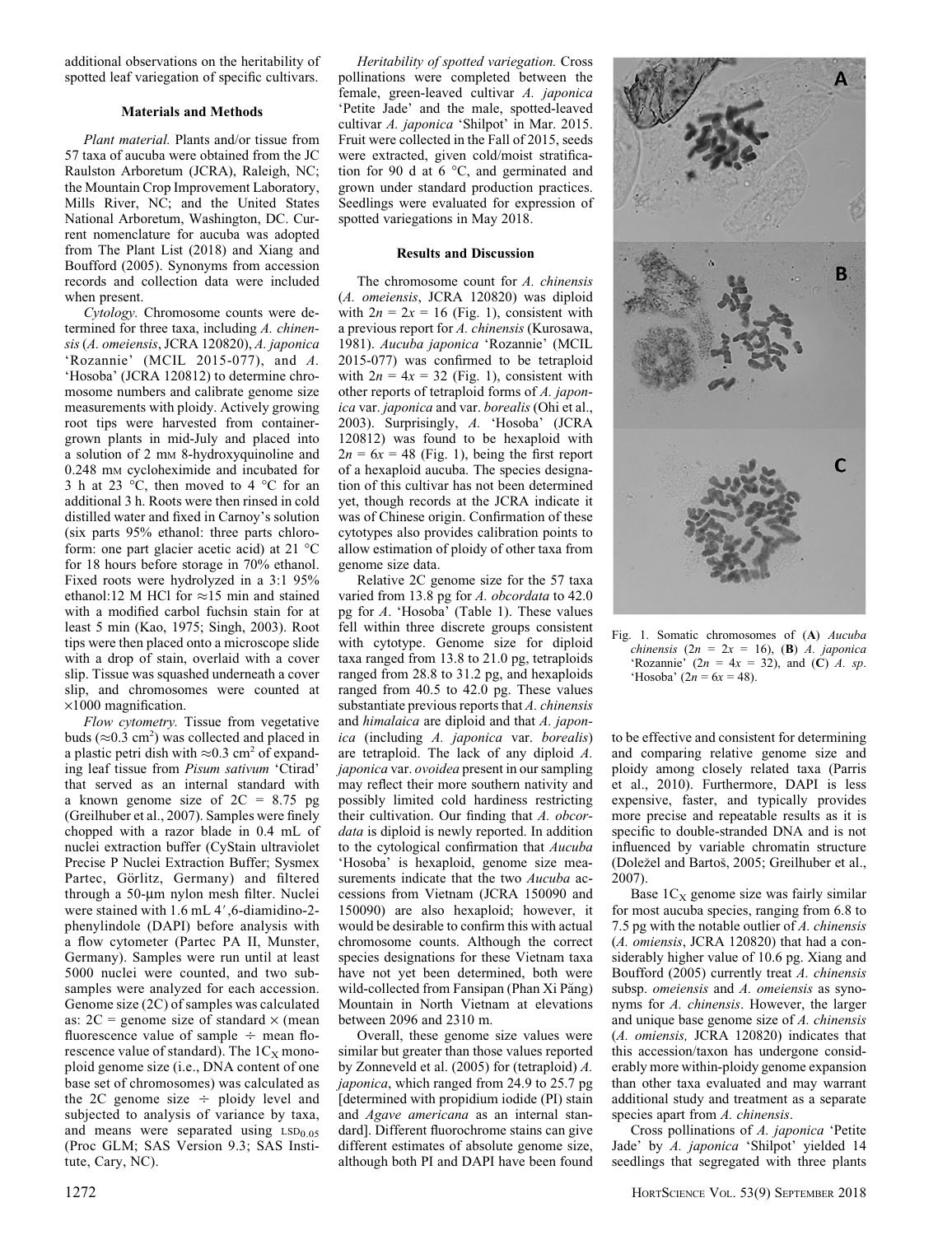|                                                                                        |                            |                  | Relative 2C<br>genome size           | Estimated      | Relative $1C_x$<br>genome size<br>$(pg)$ ± SEM |
|----------------------------------------------------------------------------------------|----------------------------|------------------|--------------------------------------|----------------|------------------------------------------------|
| Taxon                                                                                  | Source <sup>z</sup>        | Accession        | $(pg)$ ± SEM                         | Ploidy $(x)^y$ | by species $x$                                 |
| A. chinensis                                                                           | <b>JCRA</b>                | 090886           | $14.73 \pm 0.04$                     | 2              | $7.37 \pm 0.00$ BC                             |
| A. chinensis (A. omeiensis)                                                            | <b>JCRA</b>                | 120820           | $21.20 \pm 0.14$                     | $2*$           | $10.60 \pm 0.00$ D                             |
| A. himalaica var. oblanceolata (A. japonica f. longifolia)                             | <b>JCRA</b>                | 140141           | $28.70 \pm 0.50$                     | 4              | $7.19 \pm 0.10$ BC                             |
| A. himalaica var. oblanceolata 'Salicifolia' (A. japonica f. longifolia 'Salicifolia') | <b>JCRA</b>                | 130580           | $28.78 \pm 0.02$                     | 4              |                                                |
| <i>A. japonica 'Big Mamma'</i>                                                         | <b>JCRA</b>                | 110779           | $29.49 \pm 0.04$                     | 4              | $7.36 \pm 0.02$ BC                             |
| A. japonica 'Cecil-Alice'                                                              | <b>JCRA</b>                | 031019           | $29.44 \pm 0.14$                     | 4              |                                                |
| A. japonica 'Cho Dai Ji'                                                               | <b>JCRA</b>                | 100377           | $29.24 \pm 0.61$                     | 4              |                                                |
| A. japonica 'Crotonifolia'                                                             | <b>JCRA</b>                | 011565           | $28.80 \pm 0.04$                     | 4              |                                                |
| A. japonica 'Daisuke's Tiger'                                                          | <b>JCRA</b>                | 120384           | $29.44 \pm 0.01$                     | 4              |                                                |
| A. japonica 'Eclipse'                                                                  | <b>JCRA</b>                | 120706           | $29.46 \pm 0.13$                     | 4              |                                                |
| A. japonica 'Emily Rose'                                                               | <b>MCIL</b>                | 2015-079         | $29.83 \pm 0.15$                     | 4              |                                                |
| A. japonica 'Fructu Albo'                                                              | <b>JCRA</b>                | xx0160           | $28.48 \pm 0.00$                     | 4              |                                                |
| A. japonica 'Fujikawa'                                                                 | <b>JCRA</b>                | 100401           | $29.63 \pm 0.16$                     | 4              |                                                |
| A. japonica 'Goldilocks'                                                               | <b>JCRA</b>                | 041654           | $29.30 \pm 0.04$                     | 4              |                                                |
| A. japonica 'Hime Kikufurin'                                                           | <b>JCRA</b>                | 110300           | $28.47 \pm 0.17$                     | 4              |                                                |
| <i>A. japonica '</i> Hosoba Hoshifu'                                                   | <b>JCRA</b>                | 100347           | $29.98 \pm 0.08$                     | 4              |                                                |
| <i>A. japonica '</i> Kameba'                                                           | <b>JCRA</b>                | 120385           | $30.59 \pm 0.14$                     | 4              |                                                |
| <i>A. japonica '</i> Koba-no-aoki-fuiki'                                               | <b>JCRA</b>                | 140005           | $28.35 \pm 0.35$                     | 4              |                                                |
| <i>A. japonica</i> 'Linda Eggins'                                                      | <b>JCRA</b>                | 130661           | $29.40 \pm 0.57$                     | 4              |                                                |
| <i>A. japonica 'Little Angel'</i>                                                      | <b>JCRA</b>                | 120338           | $29.00 \pm 0.03$                     | 4              |                                                |
| A. <i>japonica</i> 'Marmorata'                                                         | <b>MCIL</b>                | 2015-045         | $28.89 \pm 0.12$                     | 4              |                                                |
| A. japonica 'Meigetsu'                                                                 | <b>JCRA</b>                | 031020           | $29.26 \pm 0.13$                     | 4              |                                                |
| A. japonica 'Mr. Goldstrike'                                                           | <b>MCIL</b>                | 2015-046         | $29.38 \pm 0.05$                     | 4              |                                                |
| A. japonica 'Natsu-no-kumo'                                                            | <b>JCRA</b>                | 110303           | $29.82 \pm 0.02$                     | 4              |                                                |
| A. japonica 'Pacman'                                                                   | <b>JCRA</b>                | 120678           | $29.91 \pm 0.32$                     | 4              |                                                |
| A. japonica 'Peachie'                                                                  | <b>JCRA</b>                | 130131           | $29.20 \pm 0.02$                     | 4              |                                                |
| A. japonica 'Petite Jade'                                                              | <b>JCRA</b>                | 140140           | $29.22 \pm 0.27$                     | 4              |                                                |
| A. japonica 'Rozannie'                                                                 | <b>MCIL</b>                | 2015-077         | $29.09 \pm 0.12$                     | $4*$           |                                                |
| A. japonica 'Shilpot' Pepperpot™                                                       | <b>MCIL</b>                | 2015-042         | $28.98 \pm 0.21$                     | 4              |                                                |
| A. japonica 'Shuugetsu'                                                                | <b>JCRA</b>                | 110313           | $28.78 \pm 0.06$                     | 4              |                                                |
| A. <i>japonica</i> 'Subaru'                                                            | <b>JCRA</b>                | 110305           | $28.88 \pm 0.18$                     | 4              |                                                |
| A. japonica 'Sulphurea Marginata'                                                      | <b>JCRA</b>                | xx0159           | $29.49 \pm 0.16$                     | 4              |                                                |
| A. japonica 'Suruga Benten'                                                            | <b>JCRA</b>                | 110307           | $29.45 \pm 0.02$                     | 4              |                                                |
| A. japonica 'Tatsumaki'                                                                | <b>JCRA</b>                | 110301           | $29.71 \pm 0.00$                     | 4              |                                                |
| A. japonica (chicory form)                                                             | <b>JCRA</b><br><b>JCRA</b> | 111032           | $29.30 \pm 0.14$                     | 4              |                                                |
| A. japonica (cream-white, contorted)<br>A. japonica (gold with green center)           | <b>JCRA</b>                | 110318           | $30.81 \pm 0.23$                     | 4<br>4         |                                                |
| <i>A. japonica</i> (dwarf)                                                             | <b>JCRA</b>                | 131402<br>120704 | $28.67 \pm 0.88$<br>$30.64 \pm 0.26$ | 4              |                                                |
| A. japonica (seedling #6)                                                              | <b>JCRA</b>                | 041598           | $30.26 \pm 0.23$                     | 4              |                                                |
| A. japonica (thin white margin)                                                        | <b>JCRA</b>                | 110306           | $29.68 \pm 0.19$                     | 4              |                                                |
| A. japonica (USNA #3 - female)                                                         | <b>JCRA</b>                | 040065           | $29.99 \pm 0.45$                     | 4              |                                                |
| A. japonica (USNA #4)                                                                  | <b>JCRA</b>                | 040066           | $29.30 \pm 0.44$                     | 4              |                                                |
| <i>A. japonica</i> (USNA #5 – female)                                                  | <b>JCRA</b>                | 040067           | $30.02 \pm 0.15$                     | 4              |                                                |
| A. japonica                                                                            | <b>USNA</b>                | 2016-034         | $30.52 \pm 0.19$                     | 4              |                                                |
| A. japonica var. borealis 'Bored Female'                                               | <b>MCIL</b>                | 2015-043         | $29.65 \pm 0.20$                     | 4              | $7.53 \pm 0.07$ C                              |
| A. japonica var. borealis 'Honshu'                                                     | <b>JCRA</b>                | 140004           | $29.23 \pm 0.18$                     | 4              |                                                |
| A. japonica var. borealis 'Sea of Japan'                                               | <b>MCIL</b>                | 2015-067         | $28.78 \pm 0.01$                     | 4              |                                                |
| A. japonica var. borealis                                                              | <b>USNA</b>                | 2016-035         | $31.22 \pm 0.46$                     | 4              |                                                |
| A. japonica var. borealis                                                              | <b>USNA</b>                | 2016-036         | $30.54 \pm 0.35$                     | 4              |                                                |
| A. japonica var. borealis                                                              | <b>USNA</b>                | 2016-037         | $30.61 \pm 0.07$                     | 4              |                                                |
| A. japonica var. borealis                                                              | <b>USNA</b>                | 2016-038         | $30.34 \pm 0.00$                     | 4              |                                                |
| A. japonica var. borealis                                                              | <b>USNA</b>                | 2016-039         | $30.49 \pm 0.41$                     | 4              |                                                |
| A. obcordata                                                                           | <b>JCRA</b>                | 121186           | $13.84 \pm 0.00$                     | 2              | $7.02 \pm 0.10$ AB                             |
| A. aff. obcordata                                                                      | <b>JCRA</b>                | 140899           | $14.23 \pm 0.08$                     | 2              |                                                |
| A. sp. (Vietnam, female – Hinkley, DJHV 8035)                                          | <b>JCRA</b>                | 150091           | $40.46 \pm 0.06$                     | 6              | $6.76 \pm 0.02$ A                              |
| A. sp. (Vietnam, male – Hinkley and Wynn Jones, HWJ 1006)                              | <b>JCRA</b>                | 150090           | $40.67 \pm 0.16$                     | 6              |                                                |
| A. sp. 'Hosoba'                                                                        | <b>JCRA</b>                | 120812           | $42.01 \pm 0.00$                     | 6*             | $7.00 \pm 0.00$ AB                             |

z Source codes: MCIL = Mountain Crop Improvement Laboratory, Mills River, NC; JCRA = JC Raulston Arboretum, Raleigh, NC; USNA = United States National Arboretum, Washington, DC.

y Values followed by an asterisk were confirmed with cytology.

<sup>x</sup>Values followed by different letters within a column are significantly different, least significant difference,  $P \le 0.05$ .

with homogeneous green leaves, three plants with faint and infrequent spots, and eight plants moderate-to-heavy variegation (Fig. 2). Considering that these plants are tetraploids, the population size was not large enough to adequately categorize the phenotypes and model the exact mode of inheritance, but it is clear that the spotted variegation trait of

'Shilpot' is quantitative and not strictly maternally inherited. This result is inconsistent with previous reports that the mode of inheritance in aucuba is strictly maternal/ extranuclear (Allen, 1990; Hagedoorn, 1950). Although these earlier reports did not identify the particular clones used in their crosses, our combined results indicate that there are probably multiple genes with different modes of inheritance that can give rise to variegated aucuba plants. The spotted-leaved trait expressed in A. japonica 'Shilpot' is most likely a nuclear gene with multiple alleles and quantitative inheritance. Alternatively, if it is an extranuclear gene, it would have to be inherited